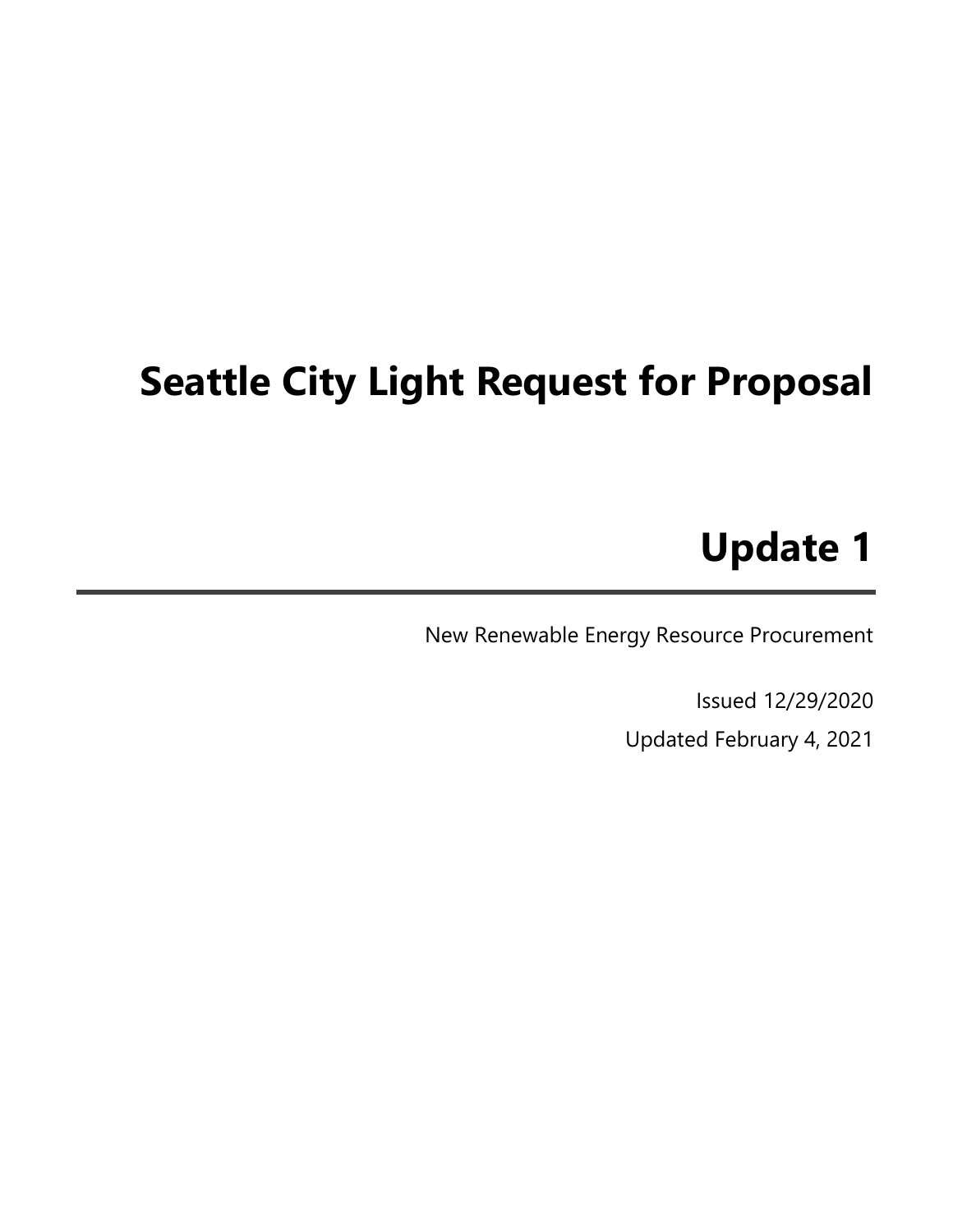Table of Contents

- 1. Introduction
	- 1.1. Scope and Purpose
- 2. Timing and Schedule
- 3. Requirements
	- 3.1. Minimum Requirements
		- 3.1.1. Minimum Bid Quantity
		- 3.1.2. Bid Term
		- 3.1.3. Price
		- 3.1.4. Transmission Service Status
		- 3.1.5. Qualifying Bid Products
		- 3.1.6. Credit and Bidder Qualifications
		- 3.1.7. Other Bidder Pre-qualifications
		- 3.1.8. Renewable Development
		- 3.1.9. Narrative of Related Project Experience
		- 3.1.10. Management Approach
		- 3.1.11. Workforce Development Plan
		- 3.1.12. Design and Technical Execution
		- 3.1.13. Capacity Maintenance Agreement
	- 3.2. General
		- 3.2.1. Notice of Intent to Bid
		- 3.2.2. Resource Delivery
		- 3.2.3. Resource On-line Date
		- 3.2.4. Resource Availability
	- 3.3. Site Characteristics
		- 3.3.1. Site Control
		- 3.3.2. Permitting
		- 3.3.3. Technology Proposals
		- 3.3.4. Financing
		- 3.3.5. Equipment and Construction Costs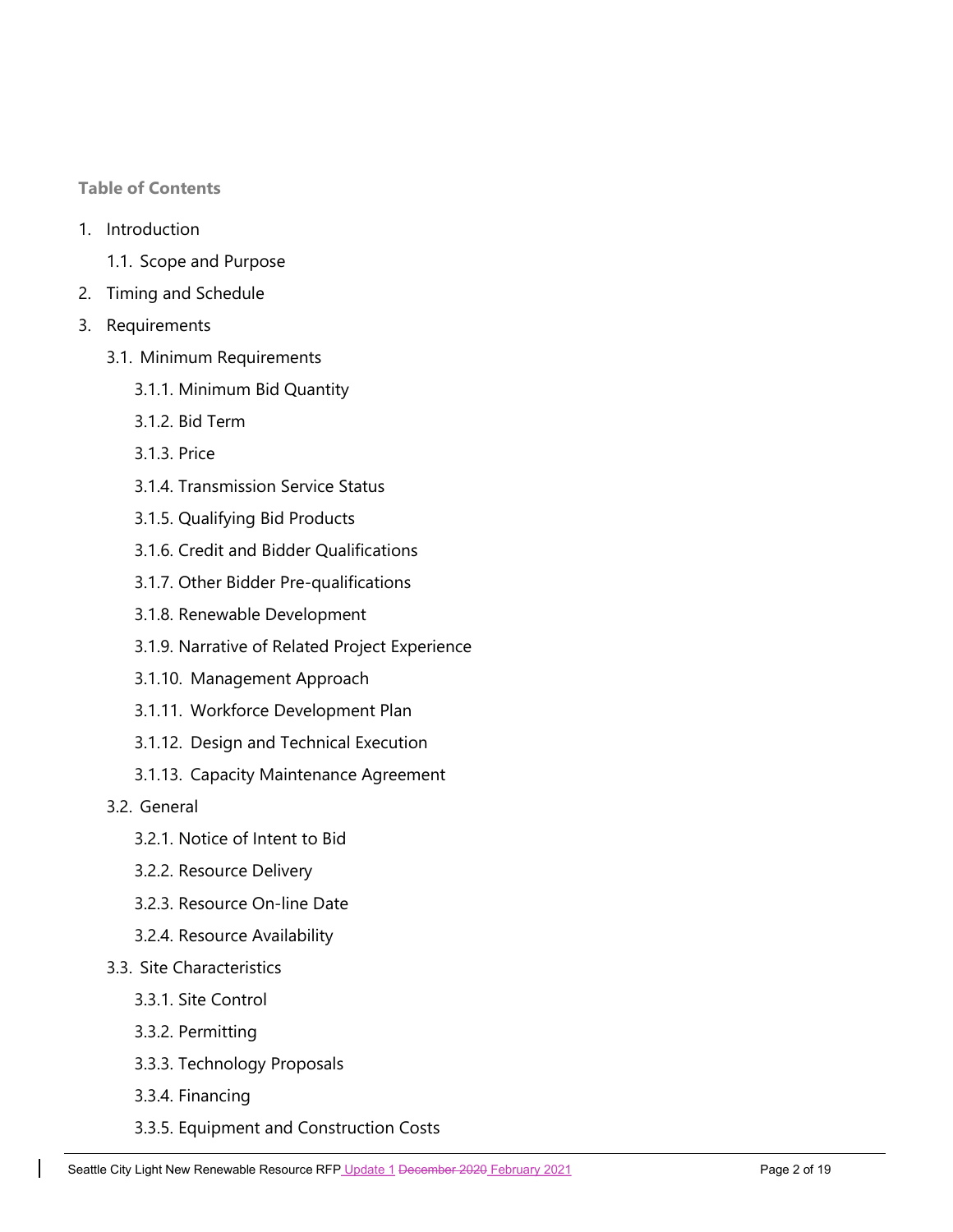- 3.3.6. Tax Credit Eligibility
- 3.3.7. Interconnection
- 3.4. System Operations
- 4. Limitations
	- 4.1. Irregular proposals
	- 4.2. Modifications and Final Approval
- 5. Power Purchase Agreement
- 6. Evaluation
- 7. Credit and Insurance
- 8. Confidentiality

Attachments

- Attachment A: Notice of Intent to Bid
- Attachment B: Build Transfer Option
- Attachment C: Non-Disclosure Agreement
- Proposal Submittal Checklist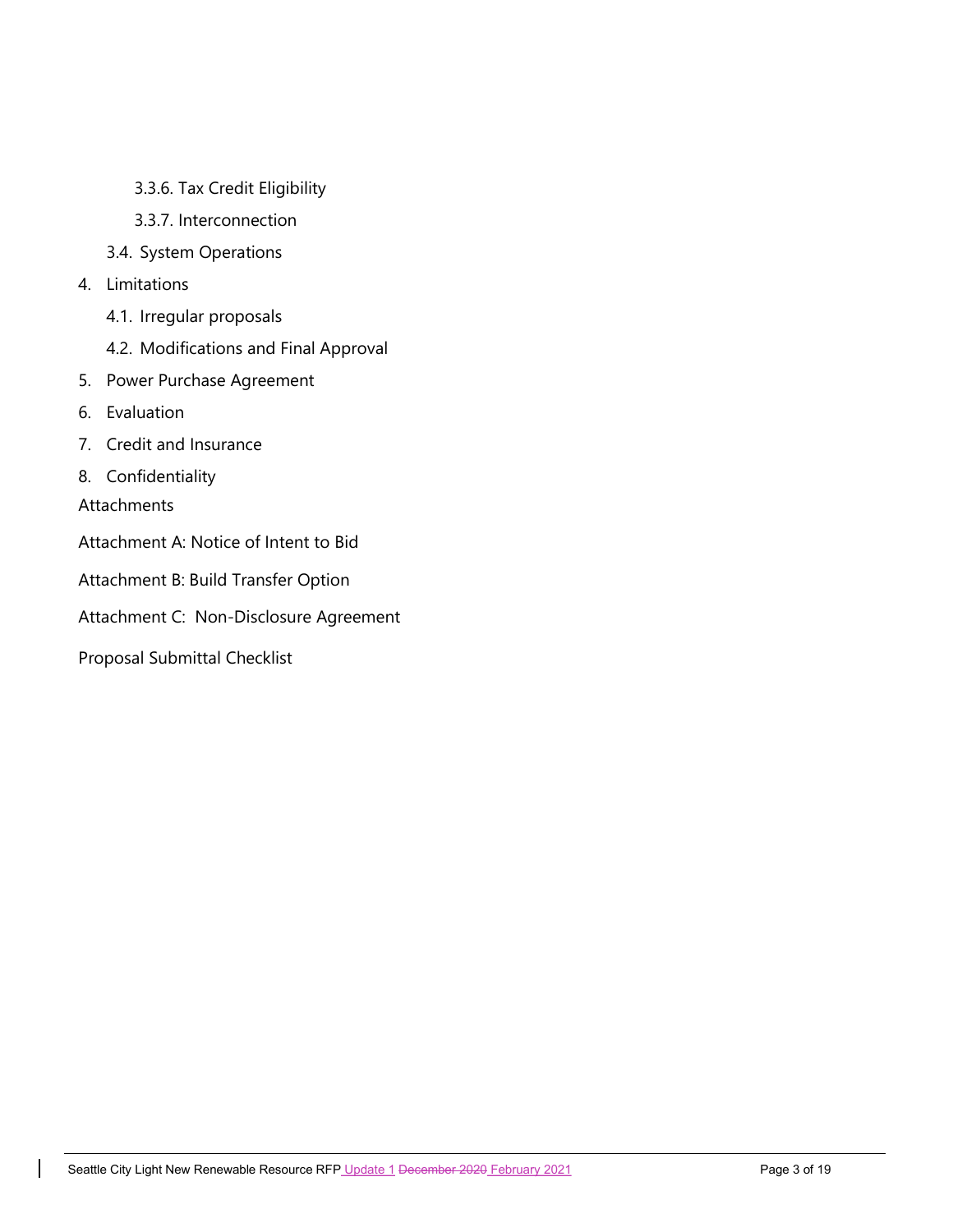## 1. Introduction

Seattle City Light is a department of the City of Seattle and is the electric utility serving Seattle and six surrounding cities. As an enterprise, Seattle City Light owns and operates generation, transmission, and distribution facilities that deliver electricity to approximately 470,000 customers in Seattle and surrounding communities.

The power Seattle City Light delivers to its customers is primarily sourced from carbon emissions-free hydro through owned and contracted resources. Seattle City Light has been carbon neutral in its power deliveries and operations since 2005, and is proud to be a leader in municipal governments across the country for its policies and actions on carbon reduction and providing clean, reliable, affordable, environmentally responsible power to its customers. For more information on Seattle City Light, please see our most recent Integrated Resource Plan (IRP) found in the following link: http://www.seattle.gov/light/IRP/default.asp.

## 1.1 Scope and Purpose

Recent actions by utilities, customers, and policy makers across the country are creating a greater need to develop more renewable energy resources. Seattle City Light is developing a program to offer 100% renewable energy that is bundled with its renewable energy certificates (RECs), delivered to our service territory, and sourced from newly built solar, wind or a combination of technologies.

Seattle City Light is seeking a total between 50 and 250 MWs nameplate capacity of new renewable resources including solar, wind, or combination of the two resource types, with or without battery storage. These new resources should be developed and operated in Washington state or in the Pacific Northwest.

Seattle City Light will consider proposals for power purchase agreements (PPA) as well as a range of ownership structures, including PPAs with purchase options or obligations, sales of existing assets, acquisition of project development assets and rights, joint ownership, and build-own-transfer agreements.

Seattle City Light will evaluate and select resources based on our assessment of the needs of our customers. Seattle City Light may or may not acquire any resources from this process.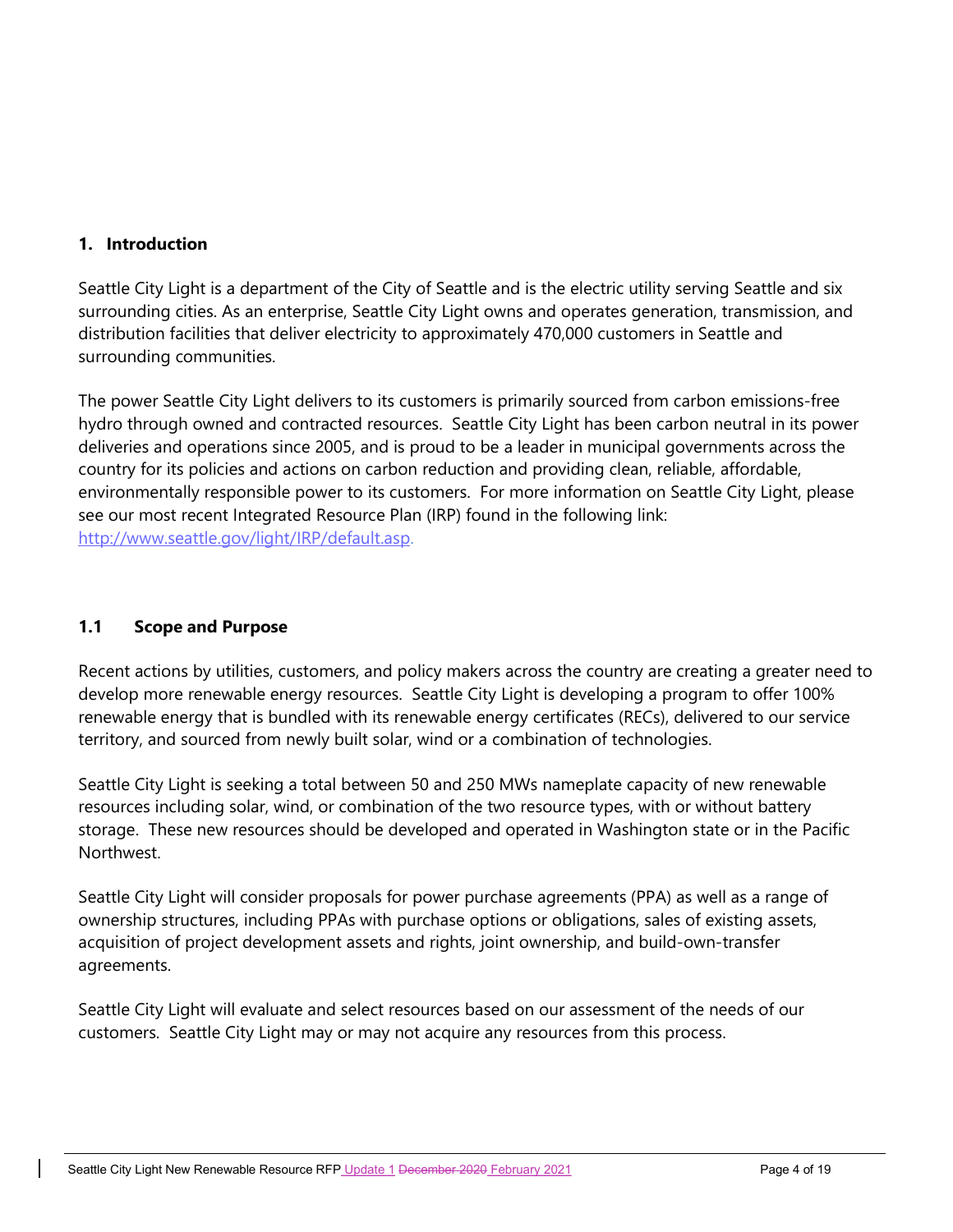## 2. Estimated Timing and Schedule

| <b>Milestone</b>                                                                     | <b>Date</b>                                          |  |
|--------------------------------------------------------------------------------------|------------------------------------------------------|--|
| RFP Issue Date                                                                       | December 29, 2020                                    |  |
| Deadline for Questions                                                               | January 21, 2021                                     |  |
| <b>Answers to Questions</b>                                                          | February 5, 2021                                     |  |
| Notice of Intent to respond due to Seattle City<br>Light                             | February 15, 2021<br>By 5 p.m. Pacific Standard Time |  |
| Deadline to submit proposals                                                         | March 1, 2021<br>By 3 p.m. Pacific Standard Time     |  |
| Internal evaluation and Q&A with bidders                                             | March 2, 2021 - March 31, 2021                       |  |
| Notification of Shortlist Selection                                                  | March 31, 2021                                       |  |
| Clarification Q&A for Short-listed entities                                          | April 21, 2021                                       |  |
| Notification of Selected Bid(s)                                                      | May 17, 2021                                         |  |
| <b>Contract Negotiations</b>                                                         | May 17, 2021 - September 2021                        |  |
| Contract Execution (Transmission process and<br>possible service request Concurrent) | October 1, 2021                                      |  |
| <b>Project Operational Date</b>                                                      | January 1, 2023-December 31, 2025                    |  |

Dates are subject to change. City Light will notify respondents of any changes.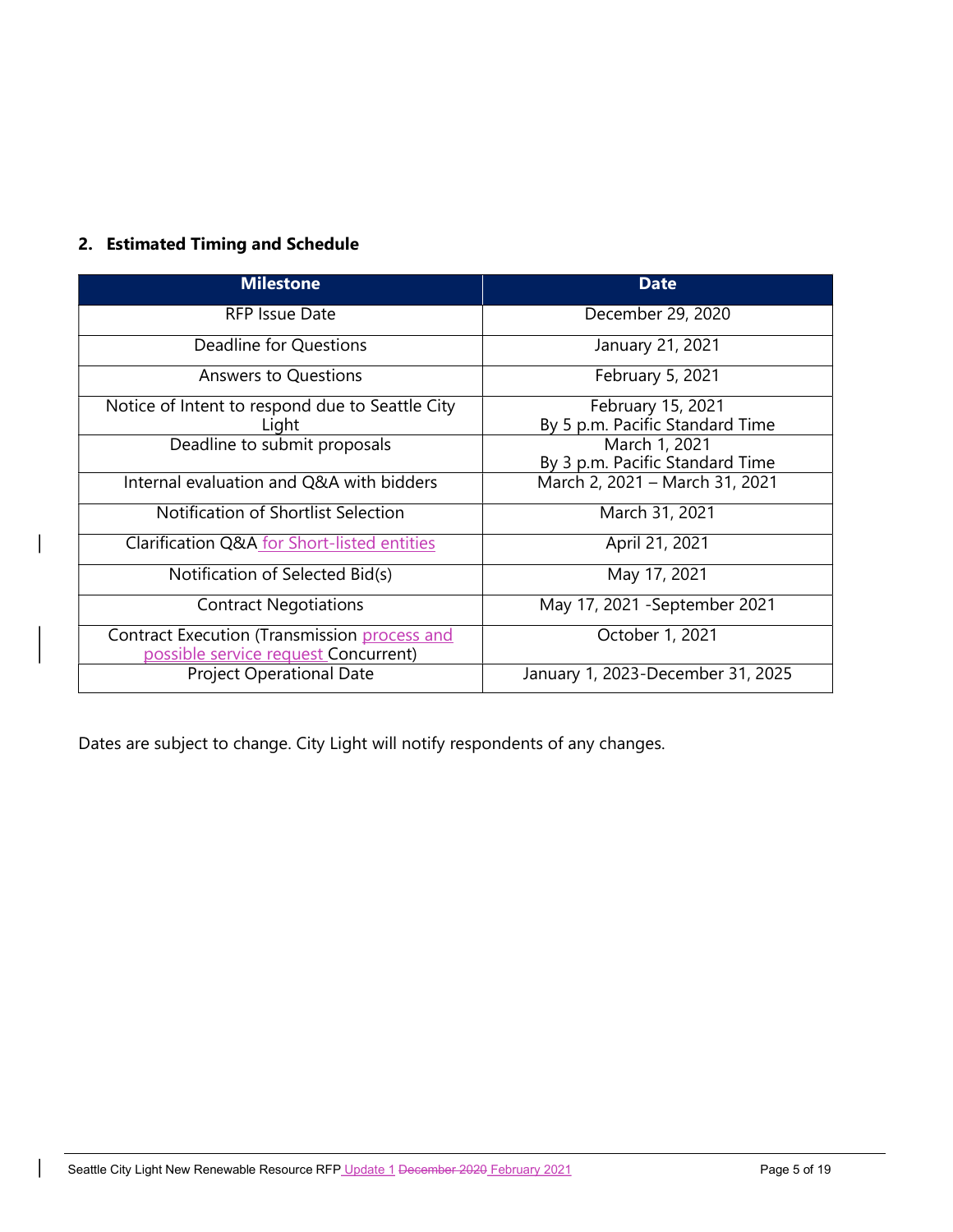## 3. Requirements

To be considered for evaluation, all proposals must meet the minimum requirements specified in section 3.1.

- **3.1** Minimum Requirements Respondents should be prepared to hold all commercial terms for 180 days after submittal.
- **3.1.1 Minimum Bid Quantity** The minimum bid amount is 50 MW.
- **3.1.2 Minimum/Maximum Bid Term** The minimum bid term is ten (10) years. The maximum bid term is fifty (50) years. Seattle City Light will consider ownership/build-to-buy options.
- **3.1.3 Price** Please provide pricing for the bid. If bidder is offering or considering different terms and/or on-line dates, please indicate pricing as appropriate.
- **3.1.4 Transmission Service Status** Bidders must provide a statement describing how they will consider transmission as a part of their proposal.
- **3.1.5 Qualifying Product Bids** Bidders must agree to sell to Seattle City Light all output from or title to an identified renewable resource. Products include energy, capacity, resource adequacy, and environmental attributes, and are further described in the Power Purchase Agreement (PPA), which will be sent to those developers who provide a Notice of Intent. Respondents should familiarize themselves with the PPA and be able to meet all terms and provisions in the PPA. Seattle City Light will consider being a co-buyer of the output from a project, for example buying the output from a 100 MW portion of a 300 MW project, however, Seattle City Light will obtain all energy, capacity, resource adequacy, environmental attributes, and other properties as described in the PPA from the contracted portion of the project.

The successful bidder(s) will convey to Seattle City Light all Environmental Attributes tracked as Renewable Energy Certificates and transferred through the Western Renewable Energy Generation Information System (WREGIS).

Seattle City Light is considering Green-e certification for the program but has not made a final decision. The developer will work with Seattle City Light to ensure the project(s) is/are eligible for Green-e's certification if Seattle City Light decides to require Green-e certification.

**3.1.6 Credit and Bidder Qualifications** - Seattle City Light's Risk Management credit requirements provide Seattle City Light reasonable assurance that Seattle City Light will be able to readily recover its actual damages in the event of default by the Bidder. Final collateral requirements will be determined prior to execution of an agreement.

To be eligible for consideration, a Bidder must demonstrate investment grade ratings by Standard and Poors ('S&P') and/or Moody's Investor Services, Inc. ('Moody's) of 'BBB' and/or 'Baa2' or higher, respectively; along with audited financial statements from the most recent two years. If the Bidder does not have the above investment ratings and audited financial statements, then the Bidder must demonstrate the parent, if applicable, has above investment ratings and audited financial statements for issuance of an acceptable parent guarantee. Throughout the term of this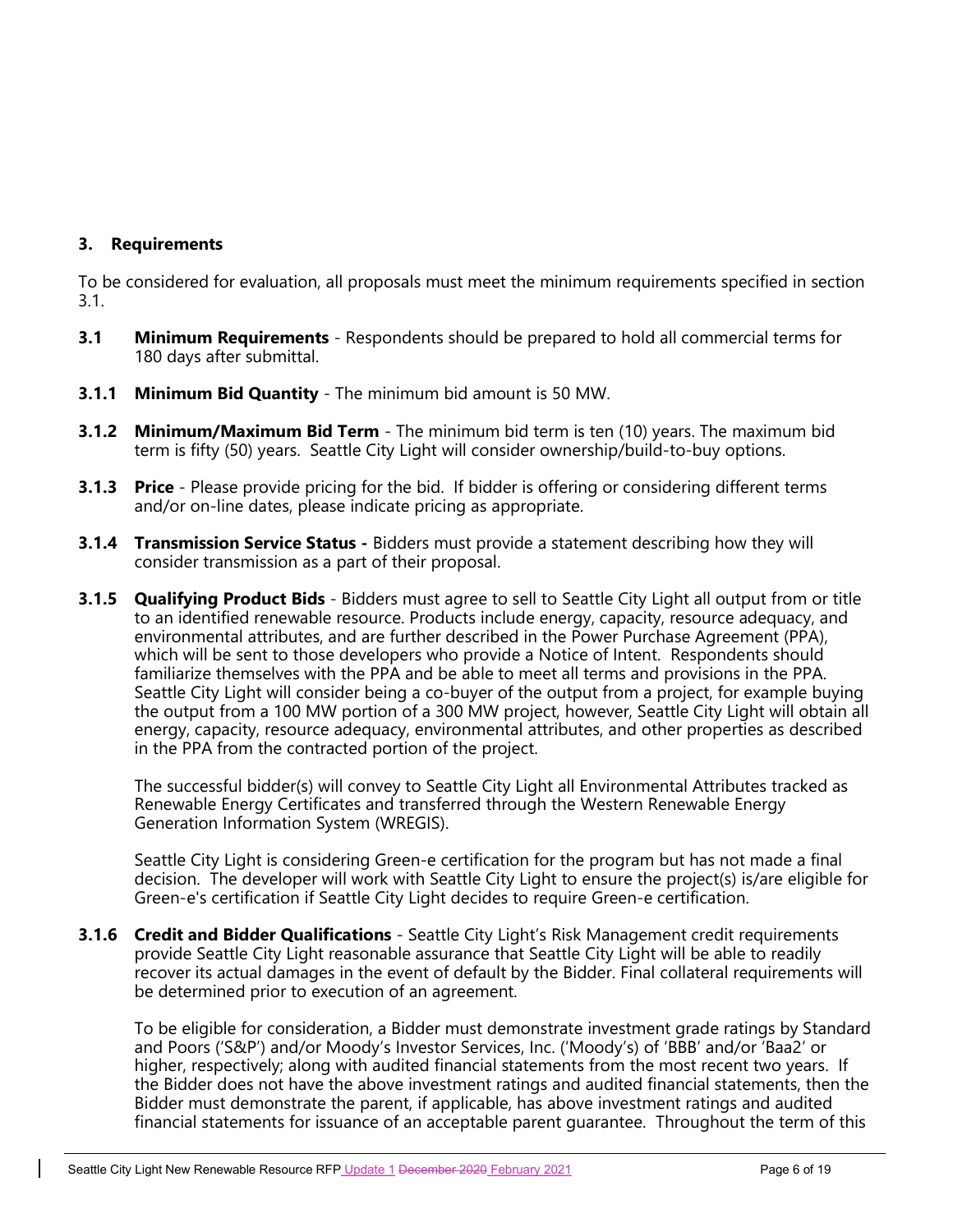agreement, Seattle City Light requires annual audited financial statements of the Bidder or parent as applicable.

If both Bidder and parent do not have the above such investment grade ratings, Bidder must demonstrate an ability to secure necessary performance assurance in the form of an acceptable letter of credit ('LOC') from an acceptable bank issuer - with investment grade ratings by S&P and/or Moody's of 'A+' and/or 'Aaa1' or higher, respectively.

If the Bidder or parent's investment ratings become S&P 'BBB-' and/or Moody's 'Baa3' or become S&P and/or Moody's non-investment grade at any point during the contract period, an acceptable LOC may be required from an acceptable bank issuer with investment grade ratings of S&P 'A+' and/or 'Aaa1' within 10 business days of Seattle City Light's request for assurance. If the bank issuer's investment rating falls below S&P's 'A-' and/or Moody's 'Aaa1' during the term of the agreement, a new acceptable LOC is required from an acceptable bank issuer with an investment grade ratings of S&P 'A+' and/or Moody's 'Aaa1'.

- **3.1.7 Other Bidder Pre-qualification** As applicable, the Bidder must provide documentation, satisfactory to Seattle City Light, that it is authorized under the law to sell power, and able to schedule power and operate under industry standards established by the Federal Energy Regulatory Commission (FERC), Western Electricity Coordinating Council (WECC), and the North American Energy Reliability Council (NERC), or other applicable regulatory body or government agency.
- **3.1.8 Renewable Development** Please provide a statement explaining how your project is above and beyond business as usual, how investment in this project will lead to the development of new renewables, or leads to development of renewable supply that exceeds regulatory requirements.
- **3.1.9 Narrative of Related Project Experience** Please provide a statement describing your experience delivering projects of similar scope within the past 10 years. Include a customer contact for reference, project description, location, and delivery methods. Seattle City Light is most interested in brief narratives of the execution approaches, means and methods, and execution strategies directly performed by the contractor and its project personnel on related projects. Seattle City Light is also interested in specific challenges the team encountered on related projects and how these challenges were addressed/overcome.
- **3.1.10 Management Approach** Please provide information on how you plan to manage the project from planning through execution and operations and maintenance.
- **3.1.11 Workforce Development Plan** Please provide a one-page plan on how you will aim to support job creation in communities related to the project. Are there economically disenfranchised communities near the project site? Provide information about the number of apprentices and women and minority business enterprises the project will or may employ during design, construction, and operation. If available, please provide the same information regarding where the generation and controls equipment is manufactured, and where the project is designed. Please describe at least one example from previous projects/developments.
- **3.1.12 Design and Technical Execution** Proposals must incorporate the requirements of section 3 of this RFP as well as an estimated schedule, intended location of renewables, and approaches to minimize risk to the environment and ensure social equity. Proposals should also describe the design approach to include intended equipment/material selection and specification sheet.
- **3.1.13 Capacity Maintenance Agreement** Please provide a draft capacity maintenance agreement. Please also provide information on intended equipment warranties.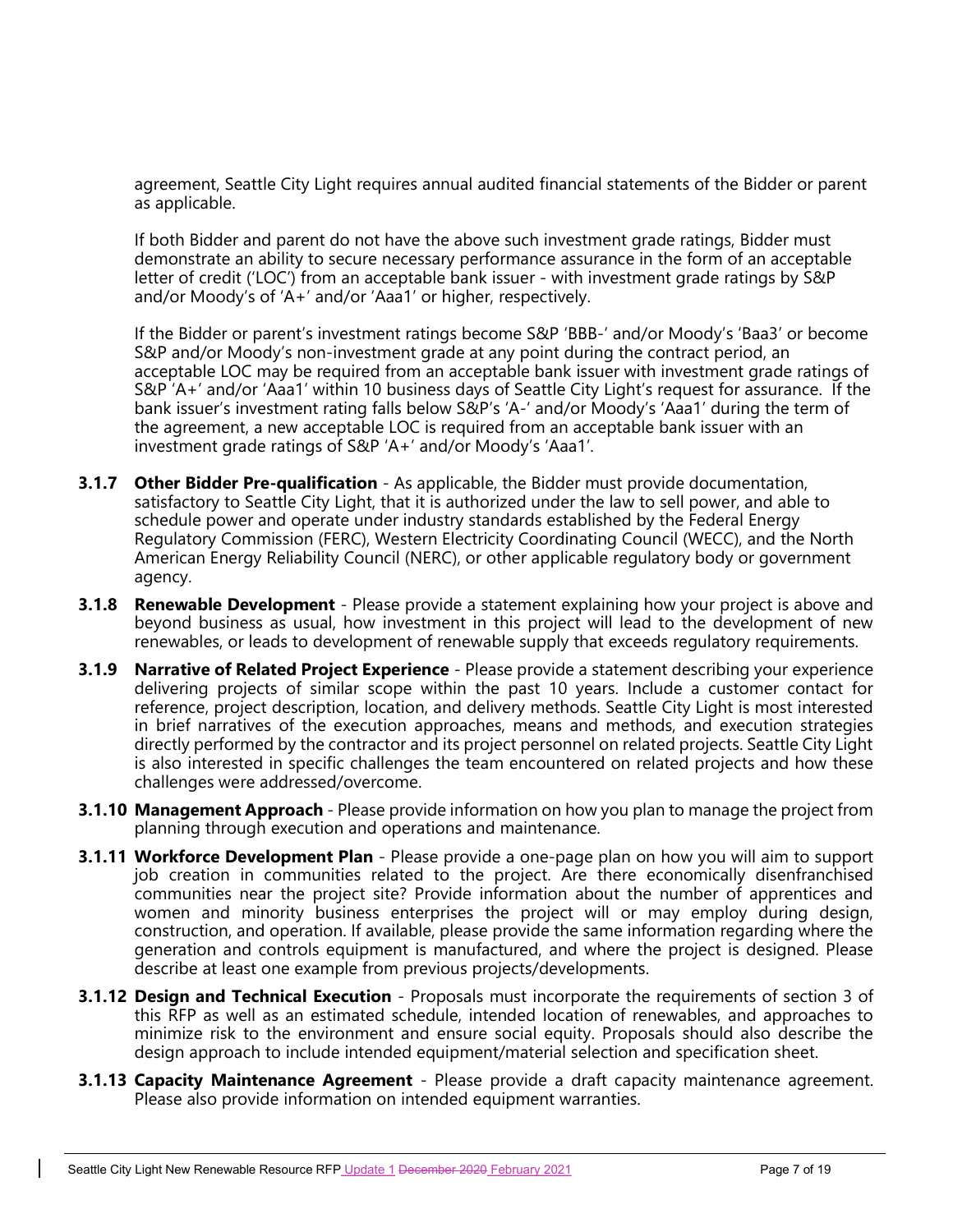## 3.2 General

The following general requirements apply to all bids to be evaluated in this RFP.

- **3.2.1 Notice of Intent to Bid -** Bidders must send Attachment A of this RFP the Notice of Intent to bid to SCL renewable RFP@seattle.gov. This should be received by 3 p.m. Pacific Standard Time, February 15, 2021.
- **3.2.2 Resource delivery** Seattle City Light will consider resources that have secured transmission on the Bonneville Power Administration (BPA) or other transmission provider to Seattle City Light's Balancing Authority Area (BAA). Seattle City Light will also consider resources with transmission to Mid-Columbia. Seattle City Light will consider resources without transmission. Please provide information on resource delivery as defined in sections 3.2.2.2, 3.2.2.3, or 3.2.2.4 as applicable.
	- **3.2.2.1 Resource Delivery** For those resources located outside Seattle City Light's Balancing Authority Area, resource output must eventually be delivered to Seattle City Light's BAA given that Seattle wants firm delivery to the Seattle BAA. Seattle City Light understands that firm transmission may not be available initially, and that over the lifetime of the project a firm delivery initially at Mid-Columbia may migrate to a Seattle delivery over time. Seattle City Light also understands that some parties may have firm transmission to other points in the Puget Sound area or may be part of a cluster study for BPA transmission projects. Please include all information relative to the delivery as further discussed below.
	- **3.2.2.2 With firm BPA or other transmission to Seattle City Light**  $(50 250$  MW) of new resources, solar or wind project(s). Provide transmission service request, status, amount, start and stop dates, Point of Delivery (POD) and Point of Receipt (POR). Seattle City Light's POD is identified as BPAT.SCL. Please respond with the answers to the following questions:
		- Will the bidder manage the Balancing Authority Area Service Agreement (BAASA)?
		- Will the bidder prefer to work with BPA and Seattle City Light to pseudo-tie the resource to Seattle City Light's BAA?
	- 3.2.2.3 With firm transmission to Mid-Columbia market New resource, delivered to Mid-Columbia, until such time the Parties obtain firm transmission to Seattle City Light's BAA. Provide transmission service request, status, amount, start and stop dates, POD and POR. Please respond with the answer to the following questions:
		- Will the bidder manage the BAASA?
		- Will the bidder prefer to work with BPA and Seattle City Light to pseudo-tie the resource to Seattle City Light's BAA?
	- **3.2.2.4 With no transmission,** wind, solar or storage projects, as proposed. Provide status of seeking BAASA. Provide plan of service.
- **3.2.3 Resource on-line date** Seattle City Light wants newly built resources on-line after January 1, 2023 and on or before December 31, 2025.
- **3.2.4 Resource Availability** Bidders should include evidence substantiating the Bid's forecasted energy deliveries. Bidders should provide monthly minimum, maximum, and median output.

Bidders selected for the short-list must provide upon request at least three years of forecasted facility level generation consistent with a contemporaneous period of historical wind or irradiance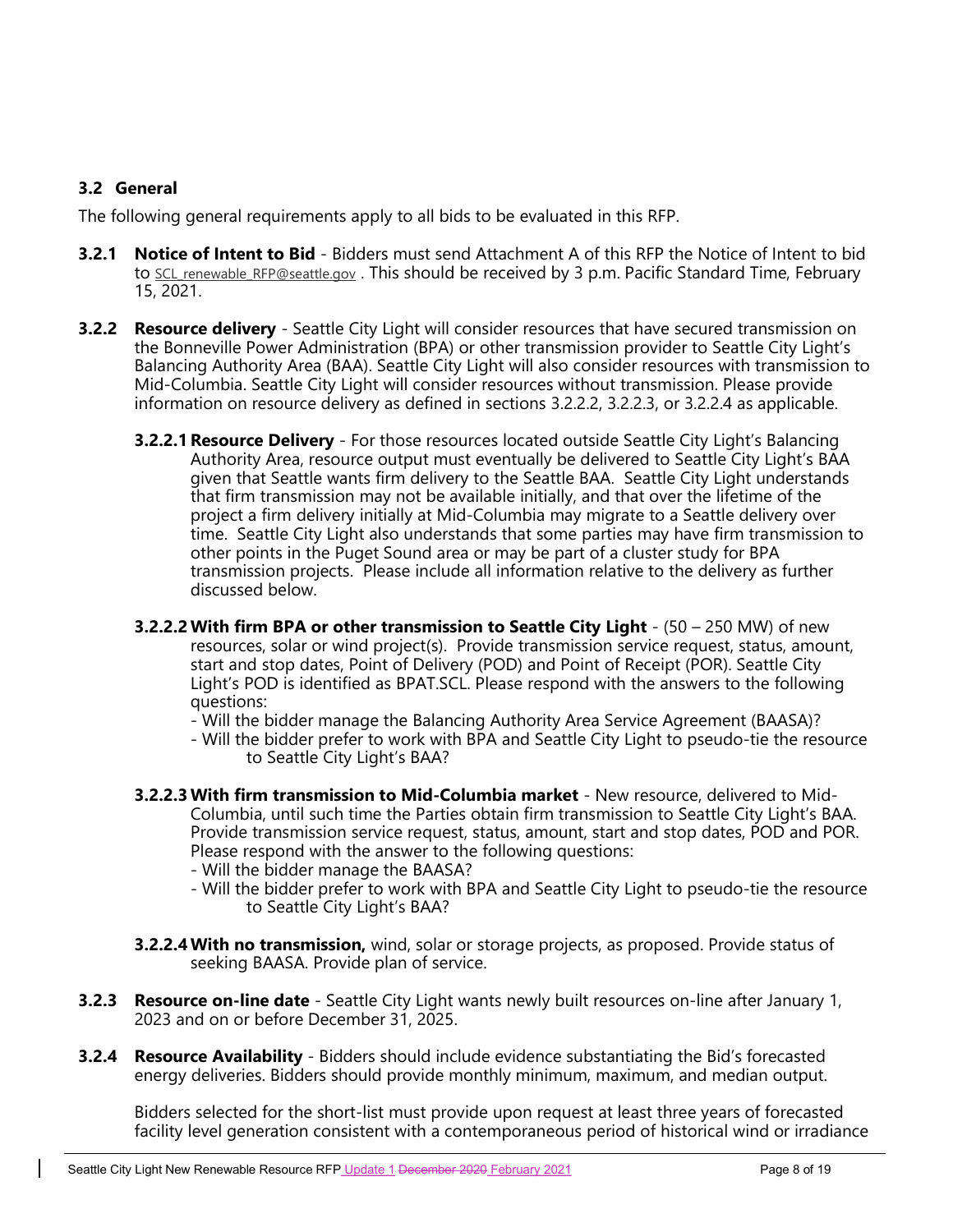observations. Short listed bidders must also provide average expected generation for each month-hour (presented in a 12x24 table). The historical and average energy output estimates must be produced by a qualified independent third-party or consistent with an included energy assessment.

## 3.3 Site Characteristics

- **3.3.1 Site Control** Bidders must support the Bid by demonstrating dependable site control including anything necessary for interconnection. At the time of bid submission, Bidders must show what they possess related to title to the site, have executed a lease agreement, or executed an option agreement applicable to a minimum of 80% of the project site. Prior to placement on Seattle City Light's final shortlist, Bidders will be required to provide a plan to demonstrate site control for 100% of the project site for the term of the proposed PPA or project ownership.
- **3.3.2 Permitting** Bidders must prepare and provide a detailed plan that lists all required site-specific permits and provide a plan and schedule for obtaining all permits and licenses. If at any point it is determined that a project cannot obtain the required permits as designed, Seattle City Light reserves the right to reject the Bid.
- **3.3.3 Technology Proposals** Seattle City Light will only consider Bids that use widely deployed generating technologies. Seattle City Light will not accept generation technology shown to have serial defects. Serial defects are considered to be a design or manufacturing problem that has affected 10% or more of the installed models. Generation technology must comply with all current applicable Codes and Standards for a USA-based resource. Bidders may contact Seattle City Light if they are uncertain whether their choice of specific generation technology is acceptable to Seattle City Light. (Requests need to be received by Seattle City Light no later than January 21, 2021.) Seattle will review any such information as to their suitability for meeting our renewable energy requirements as described in this RFP. Seattle City Light will respond to such requests within two weeks of receipt.
- **3.3.4 Financing** As applicable, Bidders must provide a reasonable plan to obtain project financing. Those Bidders who are unable to internally or balance sheet finance the proposed project (supported by appropriate financial statements) must provide evidence of a good faith commitment from a financial institution or lender prior to placement on Seattle City Light's final shortlist.
- **3.3.5 Equipment and Construction Costs** To be eligible to bid, Bidders must include a quote, commitment, or documentation of purchase from a wind turbine or photovoltaic panel. For utility-ownership projects, bids must also include Engineer Procure and Construct quotes to design and build the facility. For utility-ownership projects the bid price estimate must be consistent with the equipment supplier and EPC contractor (or Build/Operate/Transfer agreement) documentation.
- **3.3.6 Tax Credit Eligibility** Offers that intend to utilize federal tax credits will need to demonstrate the project's eligibility for the specified credit. Seattle City Light requires a narrative and plan describing the timeline to achieve the associated federal tax benefit.
- **3.3.7 Interconnection** All Bidders must provide the status of their executed System Impact Study Agreement.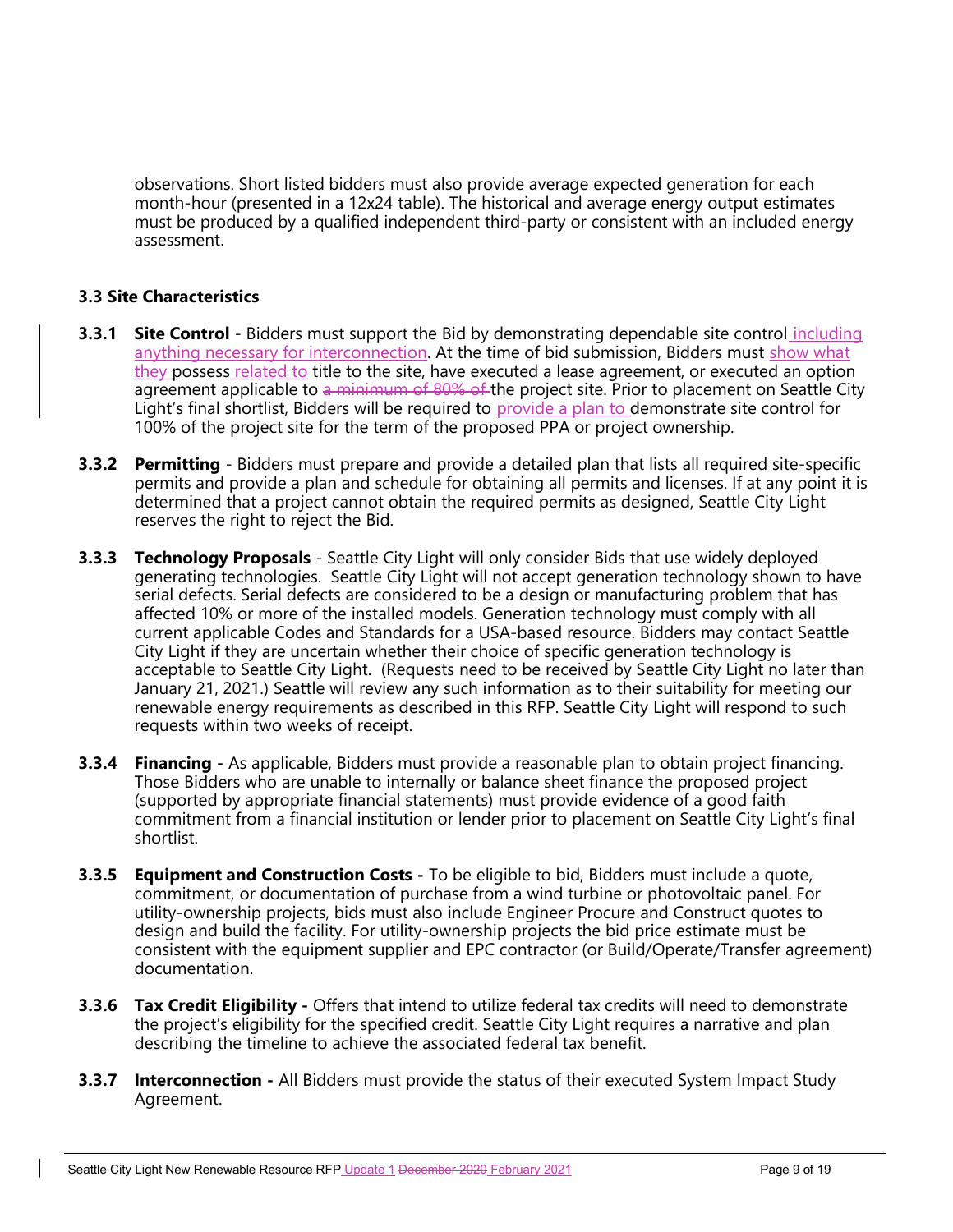## 3.4 System Operations

- **3.4.1** The NERC BAL-003 standard phase II revision will require Generation Owner/Generation Operator (GO/GOP) level compliances in addition to the BAA level compliance.
- **3.4.2** The requirement of (daily) Operation Planning Analysis (OPA) to evaluate individual generation unit available Frequency Response Reserves.
- **3.4.3** The new renewable resources shall demonstrate the ability to provide sufficient Frequency Response reserve.
- **3.4.4** No payment is due Seller for any curtailment made at the generation project or on the transmission to the POD.

Seattle City Light Operations reserves the right to curtail/interrupt/reduce/suspend the unit to partial or full output to support planned maintenance work.

Buyer shall be responsible for compensation to the Seller for energy lost during curtailments on Buyer's system.

## 4. Limitations

It is the sole opinion of Seattle City Light to determine if the Proposer is considered responsive. If Seattle City Light determines a Proposer to be not responsive, Seattle City Light will provide, by email or other writing, the reasons for the determination.

## 4.1 Irregular Proposals

- a. Seattle City Light has the right to review Proposals for material irregularities. If Seattle City Light determines a Proposal to be irregular and rejects it, notification will be sent to the Proposer in writing containing the reason for the determination.
- b. Proposal will be considered irregular and non-responsive if:
	- i. The Proposal does not constitute a definite and unqualified offer to meet the material terms of the RFP.
	- ii. The Bid Guaranty is not complete or not sufficient.
	- iii. The entries in the required Proposal submittal documents are not typewritten or entered legibly in ink; or
	- iv. The Proposal is not properly executed.
	- v. An unsatisfactory performance record exists as shown by past or current Work for Seattle City Light, or for others, as judged from the standpoint of the conduct of the Work, environmental or safety compliance records, workmanship, progress, social equity, Community Workforce Agreement, or equal employment opportunity practices; or termination for cause;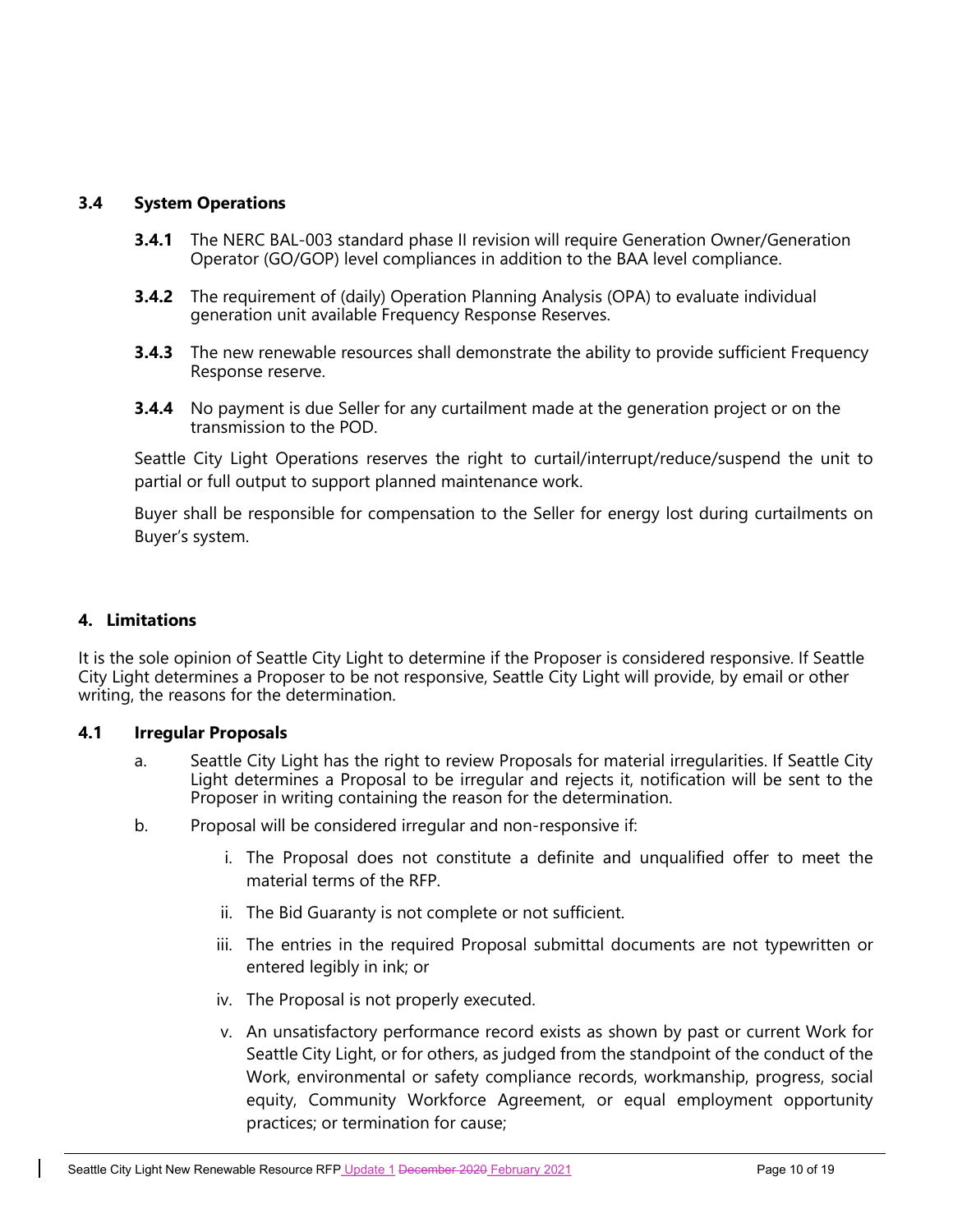- vi. The Proposer has failed to settle bills for labor or materials on past or current contracts.
- vii. The Proposer has been convicted of a crime arising from a previous public contract.
- viii. For any other reason deemed proper by Seattle City Light.
- ix. Seattle City Light will notify the Proposer by email or by other writing if the Proposer is determined to be not responsive under this Section.

#### 4.2 Modifications and Final Approval

SEATTLE CITY LIGHT RESERVES THE RIGHT TO CANCEL OR MODIFY THE RFP, THE RFP SCHEDULE, AND THE RFP PROCESS AS IT DEEMS NECESSARY OR TO COMPLY WITH REGULATORY ORDERS, RULES, REGULATIONS OR GUIDELINES WITHOUT LIABILITY OR OBLIGATION TO ANY BIDDER. SEATTLE CITY LIGHT RETAINS SOLE DISCRETION TO DETERMINE WHICH PROPOSAL(S) WILL BE SELECTED FOR FURTHER REVIEW AND NEGOTIATION. ASPECTS OF BIDDER'S PROPOSAL MAY BE SUBJECT TO FURTHER INQUIRY TO SPECIFICALLY DEFINE THE OPERATION OF THE PROJECT, TO ENSURE ADEQUATE FINANCIAL AND CREDIT SUPPORT FOR BIDDER, TO ENSURE THAT THE PROJECT IS CONSISTENT WITH SEATTLE CITY LIGHT'S REQUIREMENTS OR FOR ANY OTHER REASON. FURTHER INQUIRY SHALL NOT IMPLY THAT A PROPOSAL WILL BE SELECTED. THERE SHALL BE NO BINDING CONTRACT UNTIL SEATTLE CITY LIGHT AND BIDDER HAVE EXECUTED A FINAL DEFINITIVE AGREEMENT AND ANY APPLICABLE REGULATORY REVIEW HAS BEEN COMPLETED. IN ITS SOLE DISCRETION AND AT ANY TIME, SEATTLE CITY LIGHT MAY SUBMIT ANY FINAL DEFINITIVE AGREEMENT TO THE SEATTLE CITY COUNCIL FOR FINAL REVIEW BEFORE SUCH AGREEMENTS ARE ENFORCEABLE BY BIDDER.

#### 5. Power Purchase Agreement (PPA)

 Draft PPA to be delivered to all Entities that provide a Notice of Intent. Respondents may provide a PPA that Seattle City Light will consider.

## 6. Evaluation Criteria

Seattle City Light will consider all information provided about the projects and has provided both openended and specific questions so that respondents can cast their projects in the best possible way.

Seattle City Light's subject matter experts will consider project developer's experience in the field, approach to this project, and goals for delivering all aspects of the project in a first-class manner. Seattle City Light will consider the value the project provides to our customers, to the people in the vicinity of the project, and the areas where the project or components will be designed, manufactured, and built. Timing, delivery, and price are important considerations. How the developer will ensure that all project values are met over the entire span of the PPA or ownership are also important to a lasting and valued business relationship.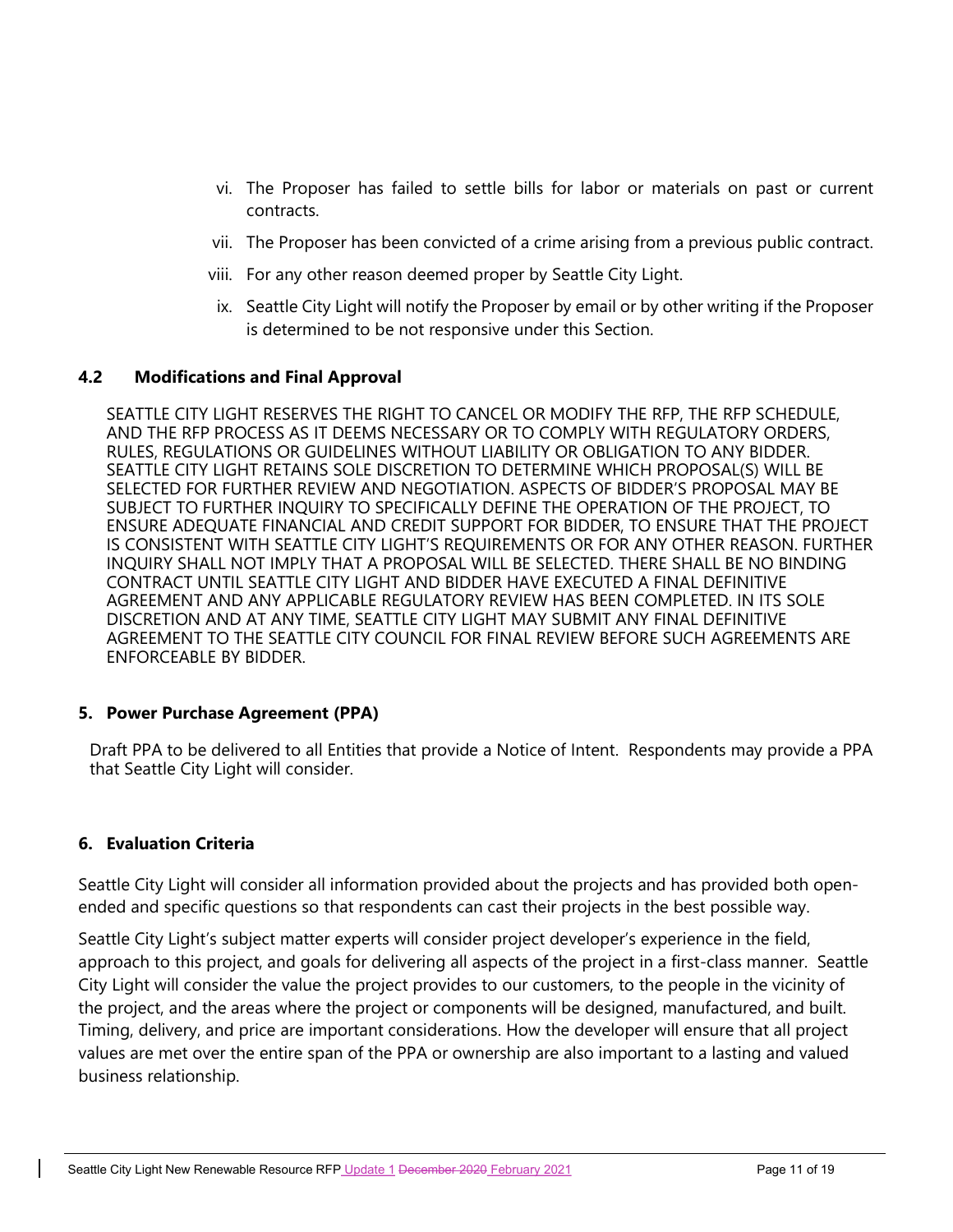## 7. Credit / Insurance

#### Insurance Requirements

- **7.1 Builders Risk** (Course of Construction) "All Risk" (Special Perils) coverage form, with limits equal to the completed value (including both hard cost and soft cost) of the project and no coinsurance penalty provisions.
- **7.2** Property Insurance "All Risk" (Special Perils) coverage form at full replacement cost with no coinsurance penalty provision for repair or replacement of the facility. The policy shall include Boiler and Machinery, Earthquake, and Wind/Hail coverage. The deductible(s) shall not exceed the Seller's financial ability to fund the costs of losses and shall not be greater than prevailing practices for similar operations in the state in which the Facility is located.
- **7.3** Commercial General Liability Insurance coverage, on an occurrence basis, with a limit of \$2,000,000 per occurrence. The coverage must include: (i) Bodily Injury and Property Damage Liability, (ii) Contractual Liability, including coverage for the indemnity obligations under this Agreement and (iii) Products and Completed Operations Liability. Policy shall be endorsed to name The City of Seattle doing business as Seattle City Light, its officials, agents, and employees as an Additional Insured for full coverage and policy limits. Additional Insured status shall include products-completed operations coverage. The deductible shall not exceed the Seller's financial ability to cover claims and shall not be greater than prevailing practices for similar operations in the state in which the Facility is located.
- **7.4 Business Automobile Liability** Insurance coverage with a minimum single limit of \$2,000,000 per claim for bodily injury and property damage with respect to project operator's use of vehicles whether owned, hired or non-owned, assigned to, or used in the performance of the Work. Policy shall be endorsed to name Seattle City Light, its officials, agents, and employees as additional insured for full coverage and policy limits.
- **7.5 Excess general liability policy** Minimum limit of \$25 million. Policy shall be endorsed to name Seattle City Light, its officials, agents, and employees as additional insured for full coverage and policy limits.
- **7.6** Pollution liability Minimum limit of \$5 million. Policy shall be endorsed to name Seattle City Light, its officials, agents, and employees as additional insured for full coverage and policy limits.
- 7.7 Cyber Insurance Minimum limit of \$5 million to cover  $1<sup>st</sup>$  party damage related to a cyber related loss.
- **7.8 Workers' Compensation** Workers Compensation/Employer's Liability: Insurance coverage with respect to all persons performing the Work, in accordance with the applicable laws of the state in which the Work is to be performed. All required insurance policies that name Seattle City Light, its officials, agents, and employees as additional insured for full coverage and policy limits as an additional insured must include provisions that such insurance is primary insurance with respect to the interests of Seattle City Light and that any other insurance maintained by Seattle is excess and not contributory insurance with the required insurance. Owner/Operator shall notify Seattle City Light within 30 days of any cancellation or change in limits of liability of any required insurance policy. Owner/Operator shall ensure that any policy of insurance that operator or any subcontractor carries as insurance against property damage or against liability for property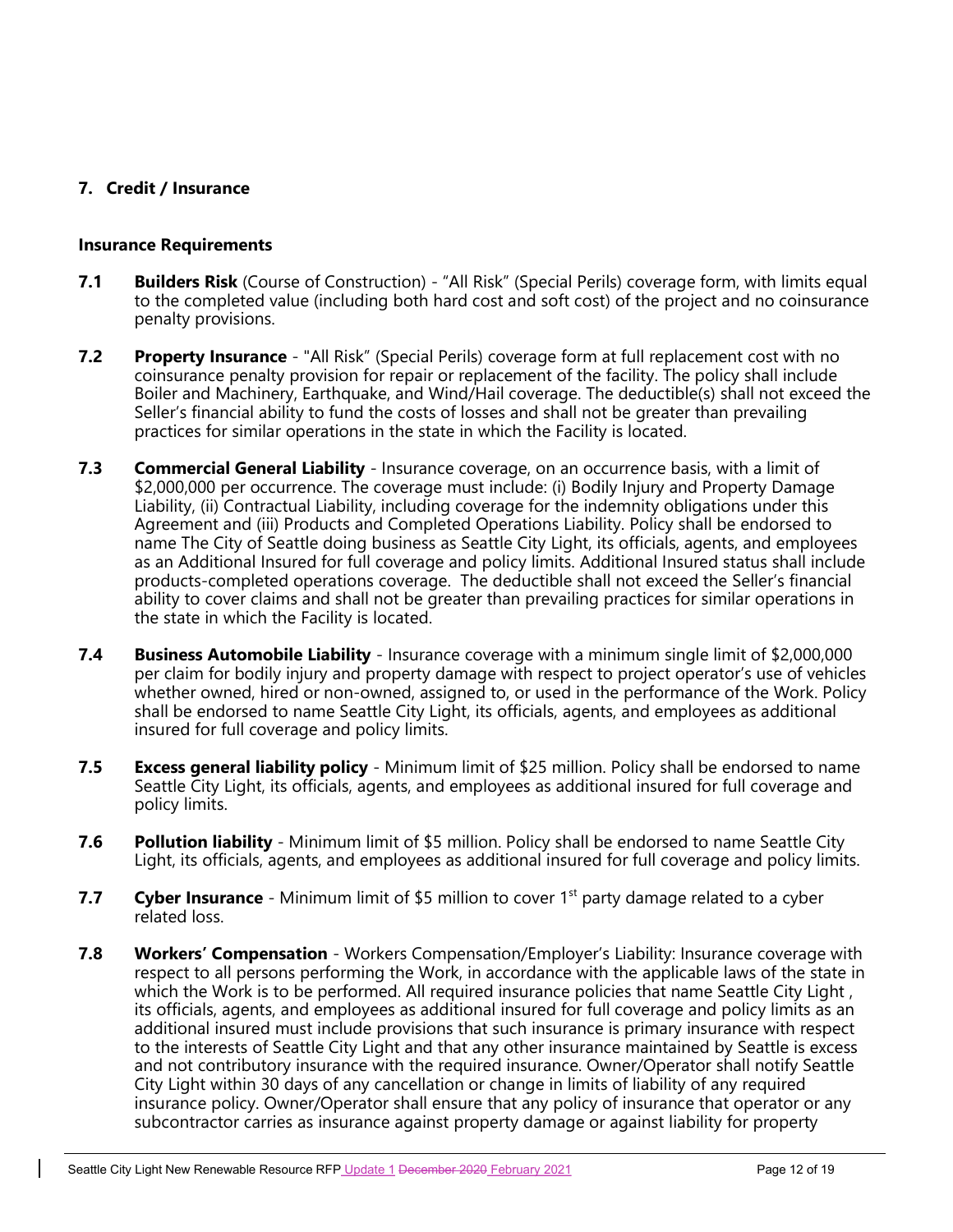damage or bodily injury (including death) shall include a provision providing a waiver of the insurer's right to subrogation against Seattle City Light, its officials, agents, and employees as the additional insured. To the extent permitted by the policies of insurance, Owner/Operator hereby waives all rights of subrogation against Seattle City Light, its officials, agents, and employees.

## 8. Confidentiality

If a bidding or submitting entity believes certain portions or all of their responsive materials to this RFP are confidential, said entity is required to sign a non-disclosure agreement substantially in the form of attachment (C) and must take steps outlined in attachment (C) to clearly demark what is considered confidential. Additionally, a bidding or submitting entity must be fully aware of the disclosure obligations Seattle City Light adheres to in relation to Chapter 42.56 of the Revised Code of Washington, Public Records Act as described in section 6 of the attached non-disclosure agreement.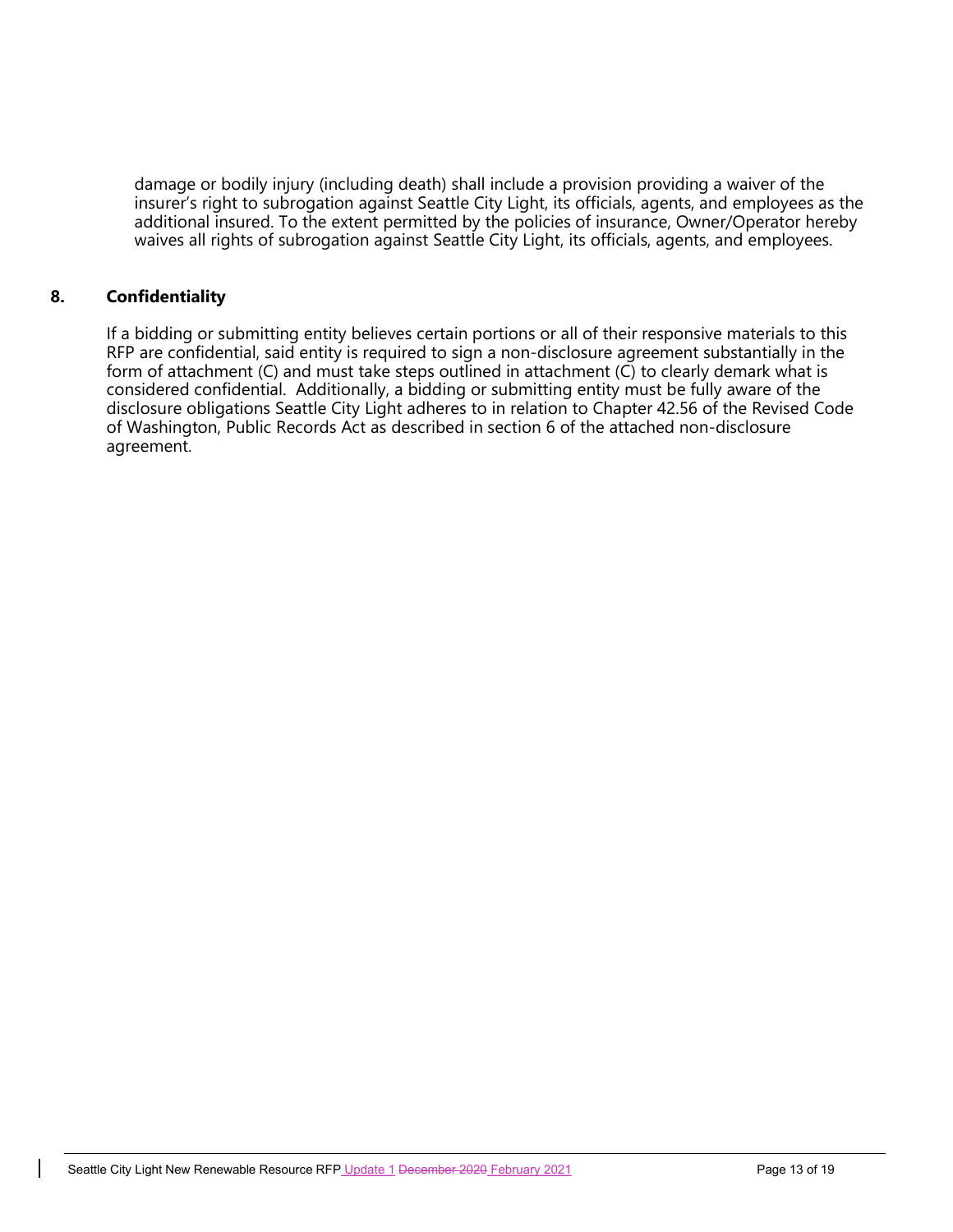#### Attachment A

## Notice of Intent to Bid

Response to Seattle City Light Solar/Wind Energy Request for Proposal Notice of Intent to Respond

Seattle City Light Solar/Wind RFP 2021

This form must be completed as part of the Pre-Bid Information and submitted to SCL\_renewable\_RFP@seattle.gov.

Deadline - 3:00PM (PST), February 15, 2021.

A. Notice of Intent to Respond to Seattle City Light Solar/Wind RFP

| Mailing Address: Manual Marian Communication of the Mailing Address: |  |
|----------------------------------------------------------------------|--|
|                                                                      |  |
|                                                                      |  |
|                                                                      |  |
|                                                                      |  |
|                                                                      |  |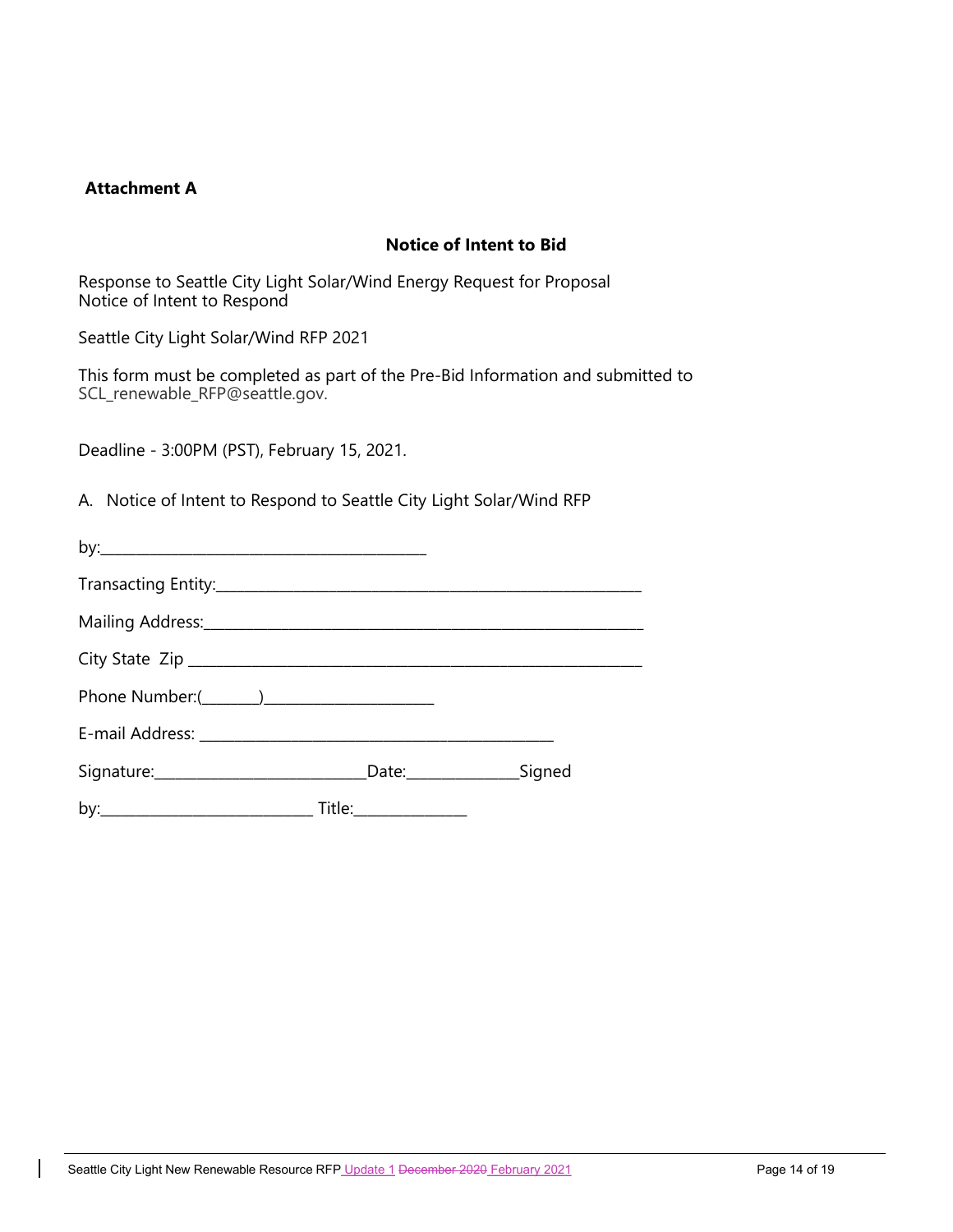## Attachment B

#### Build Transfer vs PPA

#### CONTRACT FORM AND TERM/PRICE/OWNERSHIP STRUCTURES

Form and Term: Seattle City Light will accept proposals for Power Purchase Agreements ("PPA") or other structures as outlined in this RFP. Pursuant to the terms of a PPA, Seattle City Light will obtain all rights to the output of the Project, including the energy (net of facility service power and losses), capacity, and all Environmental Attributes generated by the Project for a minimum 10-year term and maximum 50-year term.

Price: Seattle City Light seeks competitive Proposals for the sale of Project output (including energy, capacity, and other attributes including Environmental Attributes) to Seattle City Light at the maximum value to customers.

Alternative Ownership Structures: Seattle City Light will consider options to purchase/own the Project outright during the term of the PPA or as an element of the proposal set forth by respondents to this RFP. In addition to a PPA structure, bidders may propose ownership structures, which may include a turnkey Project to be owned by Seattle City Light, joint development and co-ownership, or another mutually beneficial arrangement. For PPA-only Proposals Seattle City Light shall have a right of first refusal to purchase the Project.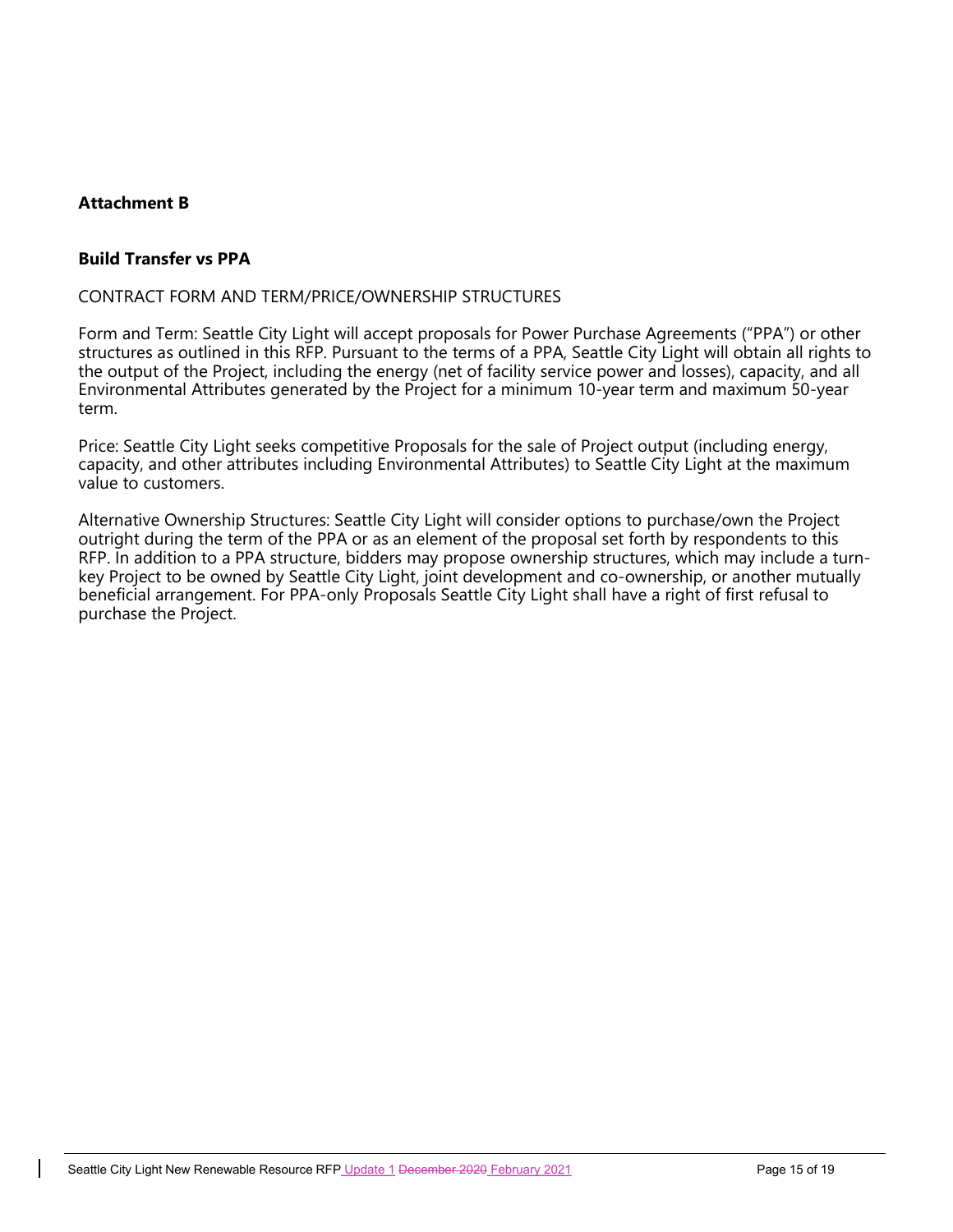## Attachment C

#### Confidentiality and Non-Disclosure Agreement

This Confidentiality and Non-Disclosure Agreement ("Agreement") is made and entered into as of <date>, between The City of Seattle ("Receiving Party" or "City Light") and **Committee Controllery ("Disclosing** ("Disclosing Party"). Disclosing Party and Receiving Party agree as follows:

#### 1. Definitions

"Confidential Information" shall mean: (i) information disclosed in tangible form by Disclosing Party and marked "confidential" or "proprietary;" or (ii) oral information designated as Confidential Information by the Disclosing Party at the time the oral information is provided.

#### 2. Purpose

L

The Receiving Party shall use the Confidential Information only for the following purposes:

#### 3. Obligation of Confidentiality

The Receiving Party shall limit the use of and access to Disclosing Party's Confidential Information to the Receiving Party's employees or independent contractors who need to know such Confidential Information, for the purpose set forth in Section 2 above. However, before the Receiving Party may disclose Confidential Information to any independent contractors/ subcontractors (Contractors), the Contractors must also sign and submit a similar Non-Disclosure Agreement to receive access to any of the Disclosing Party's Confidential Information. Neither Party nor its Representatives shall be liable to the other Party or its Representatives for any special, indirect, noncompensatory, consequential, incidental, punitive, or exemplary damages of any type, including lost or prospective profits, loss of business opportunity, or business interruptions, whether arising in contract or tort (including negligence, whether sole, joint or concurrent, or strict liability, but excluding gross negligence or willful misconduct), or otherwise, arising under this Agreement.

<u>. Andre and the second control of the second control of the second control of the second control of the second</u>

#### 4. Confidentiality Period

The Receiving Party's obligations to protect Confidential Information hereunder continue as for a period of one (1) year.

#### 5. Exceptions

The Receiving Party has no obligation of confidentiality to any Confidential Information that:

- a. is or becomes a matter of public knowledge through no fault of the Receiving Party; or
- b. was in the Receiving Party's possession or known by it prior to receipt from the Disclosing Party; or
- c. was rightfully disclosed to the Receiving Party by a third party without restriction; or
- d. is independently developed by the Receiving Party without access to Disclosing Party's Confidential Information.

The Receiving Party may disclose Confidential Information pursuant to any statutory or regulatory requirement or court order, provided that Disclosing Party is, to the extent legally permitted, given ten (10) days advance notice of any proposed disclosure, in order for Disclosing Party to pursue a protective order. If a protective order is not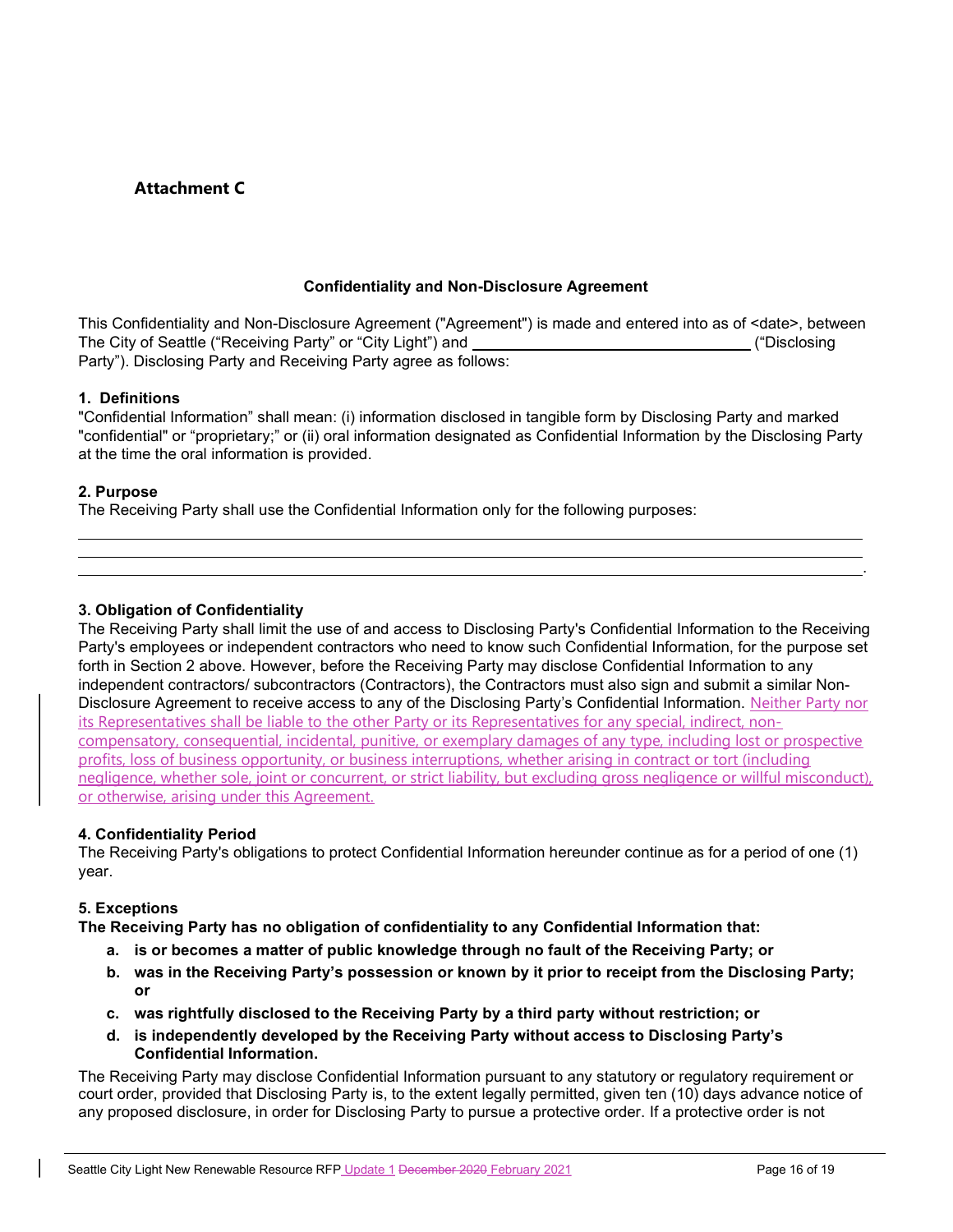obtained by Disclosing Party at the conclusion of this ten (10) day period, the Receiving Party may disclose the requested Confidential Information without further liability.

6. Washington Public Records Act Disclosing Party understands that, unless exempt under applicable law, Confidential Information that it submits under this Agreement may be subject to public inspection or copying under the Chapter 42.56 of the Revised Code of Washington, Public Records Act ("PRA"). If any requests for disclosure of Confidential Information are made pursuant to the PRA, prior to releasing any Confidential Information, Receiving Party will determine whether the material should be made available under the law. If Receiving Party determines that the material is not exempt and may be disclosed, Receiving Party will notify the Disclosing Party of the request and allow the Disclosing Party 10 working days to take appropriate action pursuant to RCW 42.56.540. If the Disclosing Party fails or neglects to take such action within said period, Receiving Party may release the portions of the Confidential Information deemed subject to disclosure, and Disclosing Party shall be deemed to have consented to the disclosure of the Confidential Information and waived and released any and all rights, remedies, claims and causes of action Disclosing Party has or may have had against Receiving Party, and any and all of its directors, officers, employees, agents, representatives and insurers, arising from or relating to Receiving Party's disclosure of the Confidential Information pursuant to this Section 6.

#### 7. Equitable Relief

The Receiving Party acknowledges and agrees that due to the unique nature of Disclosing Party's Confidential Information, there may be no adequate remedy at law for any breach of its obligation. Receiving Party further acknowledges that any such breach may allow the Receiving Party or third parties to use such Confidential Information to irreparably harm the Disclosing Party and therefore, upon any such breach or threat thereof, Disclosing Party shall be entitled to seek appropriate equitable relief. The Receiving Party will notify Disclosing Party in writing immediately upon the occurrence of any such unauthorized release or other breach.

#### 8. Intellectual Property Rights

Receiving Party does not acquire any intellectual property rights under this Agreement or through any disclosure hereunder, except the limited right to use such Confidential Information in accordance with this Agreement.

#### 9. Return of Information

At any time, the Disclosing Party may request the return or the destruction of all Confidential Information previously provided to the Receiving Party. Upon receipt of such request, all such Confidential Information, including without limitation any copies, summaries or compilations of such information, still in the Receiving Party's possession or under its control shall be promptly returned or destroyed, as requested except, however, Receiving Party may retain any Confidential Information as required by law, as determined by Receiving Party in its sole discretion.

#### 10. General

This Agreement supersedes all prior discussions and writing with respect to the subject matter hereof. No waiver or modification of this Agreement will be binding upon either party unless made in writing and signed by a duly authorized representative of each party and no failure or delay in enforcing any right will be deemed a waiver of such right. The parties understand that nothing herein requires either party to proceed with any proposed transaction or relationship in connection with which the Confidential Information may be disclosed. In the event that any of the provisions of this Agreement shall be held by a court of competent jurisdiction to be unenforceable, the remaining portions hereof shall remain in full force and effect. This Agreement shall be governed by the laws of the State of Washington without regard to conflicts of laws provisions thereof, and each party submits to the jurisdiction and venue of the Washington state or federal court serving the King County area with respect to the subject matter of this Agreement. The headings to the Sections of this Agreement are included merely for reference and shall not affect the meaning of the language included therein. This Agreement is written in the English language only, which language shall be controlling in all respects. If applicable, this Agreement may be executed in counterparts or by facsimile, each of which shall be deemed an original, and all of which together shall constitute one and the same agreement.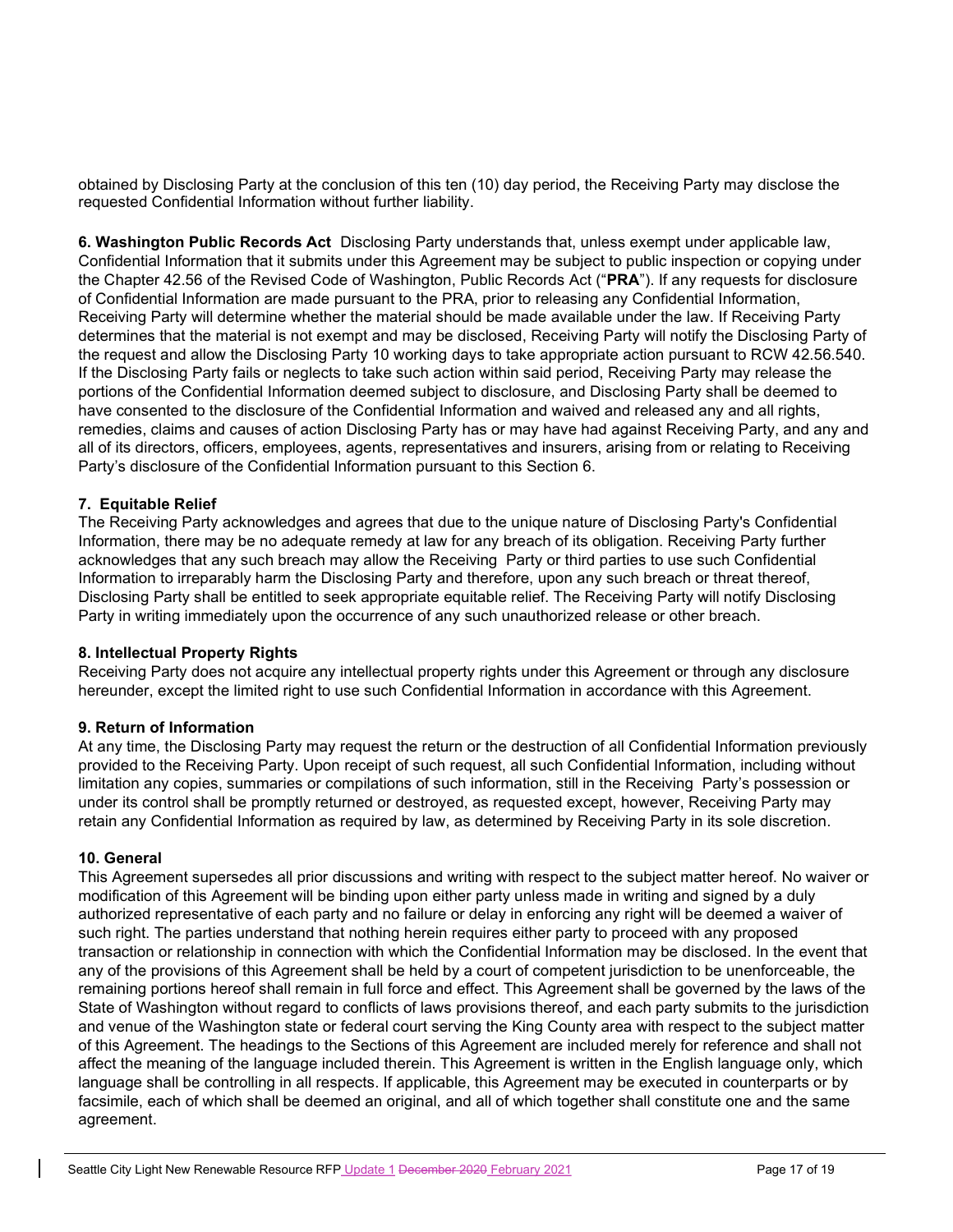WHEREFORE, the Parties acknowledge that they have read and understood this Agreement and voluntarily accept the duties and obligations set forth herein.

| The City of Seattle                       | <b>Company Name</b>                      |
|-------------------------------------------|------------------------------------------|
| Print<br>Name: <u>___________________</u> | Print<br>Name: <u>__________________</u> |
| Signature:                                | Signature:                               |
| Title:                                    | Title:                                   |
| Address: 700 Fifth Avenue, Suite 3200     | Address:                                 |
| PO Box 34023                              |                                          |
| Seattle, WA 98124-4023                    |                                          |
|                                           | Phone/ Email:                            |